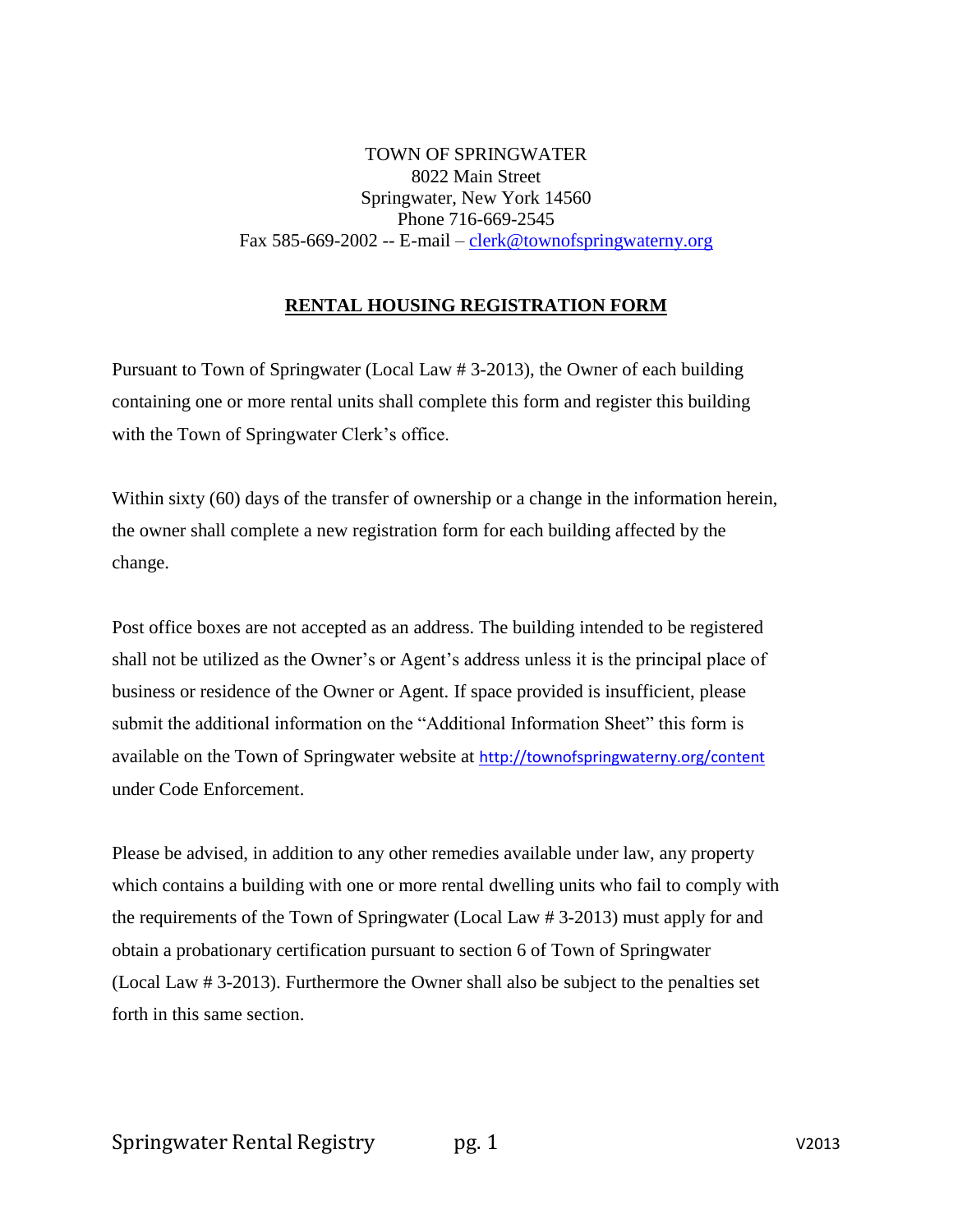### **I**. **TYPE OF APPLICATION** ( ) New ( ) Change in information

\_\_\_\_\_\_\_\_\_\_\_\_\_\_\_\_\_\_\_\_\_\_\_\_\_\_\_\_\_\_\_\_\_\_\_\_\_\_\_\_\_\_\_\_\_\_\_\_\_\_\_\_\_\_\_\_\_\_\_\_\_\_\_\_\_\_\_\_\_\_\_\_

#### **II. RENTAL BUILDING INFORMATION**

Building Address \_\_\_\_\_\_\_\_\_\_\_\_\_\_\_\_\_\_\_\_\_\_\_\_\_\_\_\_\_\_\_\_\_\_\_\_\_\_\_\_\_\_\_\_\_\_\_\_\_\_\_\_\_\_\_\_\_\_

Number of Rental Dwelling Units \_\_\_\_\_\_\_\_\_\_\_\_\_\_\_\_\_\_\_\_\_\_\_\_\_\_\_\_\_\_\_\_\_\_\_\_\_\_\_\_\_\_\_\_\_\_

Type(s) of Fire Protection Systems in Each Unit \_\_\_\_\_\_\_\_\_\_\_\_\_\_\_\_\_\_\_\_\_\_\_\_\_\_\_\_\_\_\_\_\_

Is Property Vacant ( ) Yes ( ) No

#### **III. BUILDING OWNER'S INFORMATION**

Owner's Name

Owner's Residence Address \_\_\_\_\_\_\_\_\_\_\_\_\_\_\_\_\_\_\_\_\_\_\_\_\_\_\_\_\_\_\_\_\_\_\_\_\_\_\_\_\_\_\_\_\_\_\_\_\_\_

Owner's Business Address \_\_\_\_\_\_\_\_\_\_\_\_\_\_\_\_\_\_\_\_\_\_\_\_\_\_\_\_\_\_\_\_\_\_\_\_\_\_\_\_\_\_\_\_\_\_\_\_\_\_\_

Owner's Telephone \_\_\_\_\_\_\_\_\_\_\_\_\_\_\_\_\_ Owner's E-mail Address \_\_\_\_\_\_\_\_\_\_\_\_\_\_\_\_\_\_\_\_

All Notices, / Violations/ Invoice shall be delivered to the following address

#### **IV. TYPE OF BUILDING OWNER** (check all that apply)

( ) Individual (if marked skip to section VII) ( ) Partnership\* ( ) Joint Venture\* ( )

\_\_\_\_\_\_\_\_\_\_\_\_\_\_\_\_\_\_\_\_\_\_\_\_\_\_\_\_\_\_\_\_\_\_\_\_\_\_\_\_\_\_\_\_\_\_\_\_\_\_\_\_\_\_\_\_\_\_\_\_\_\_\_\_\_\_\_\_\_\_\_\_

Tenancy in Common\* ( ) Tenancy in Entirety\* ( ) Association\* ( ) Corporation\*\*

( ) Limited Liability Company\*\* ( ) Other\* \_\_\_\_\_\_\_\_\_\_\_\_\_\_\_\_\_\_\_\_\_\_\_\_\_\_\_\_\_\_\_\_\_\_\_\_\_\_\_\_

\* Go to Section V and skip section VI

\* Go to Section VI and skip section V

# **V. OWNER IS A PARTNERSHIP, LIMITED LIABILITY PARTNERSHIP, JOINT TENANCY,**

## **TENACY IN COMMON, TENANCY BY ENTIRETY, ASSOCIATION OR OTHER**

Each Owner's, Partner's or General Partner's, Name(s), Residence Address, Business

Address, Telephone # and E-mail:

Name 1) \_\_\_\_\_\_\_\_\_\_\_\_\_\_\_\_\_\_2) \_\_\_\_\_\_\_\_\_\_\_\_\_\_\_\_\_\_3) \_\_\_\_\_\_\_\_\_\_\_\_\_\_

Residence Address \_\_\_\_\_\_\_\_\_\_\_\_\_\_\_\_\_\_ \_\_\_\_\_\_\_\_\_\_\_\_\_\_\_\_\_\_ \_\_\_\_\_\_\_\_\_\_\_\_\_\_

\_\_\_\_\_\_\_\_\_\_\_\_\_\_\_\_\_\_ \_\_\_\_\_\_\_\_\_\_\_\_\_\_\_\_\_\_ \_\_\_\_\_\_\_\_\_\_\_\_\_\_\_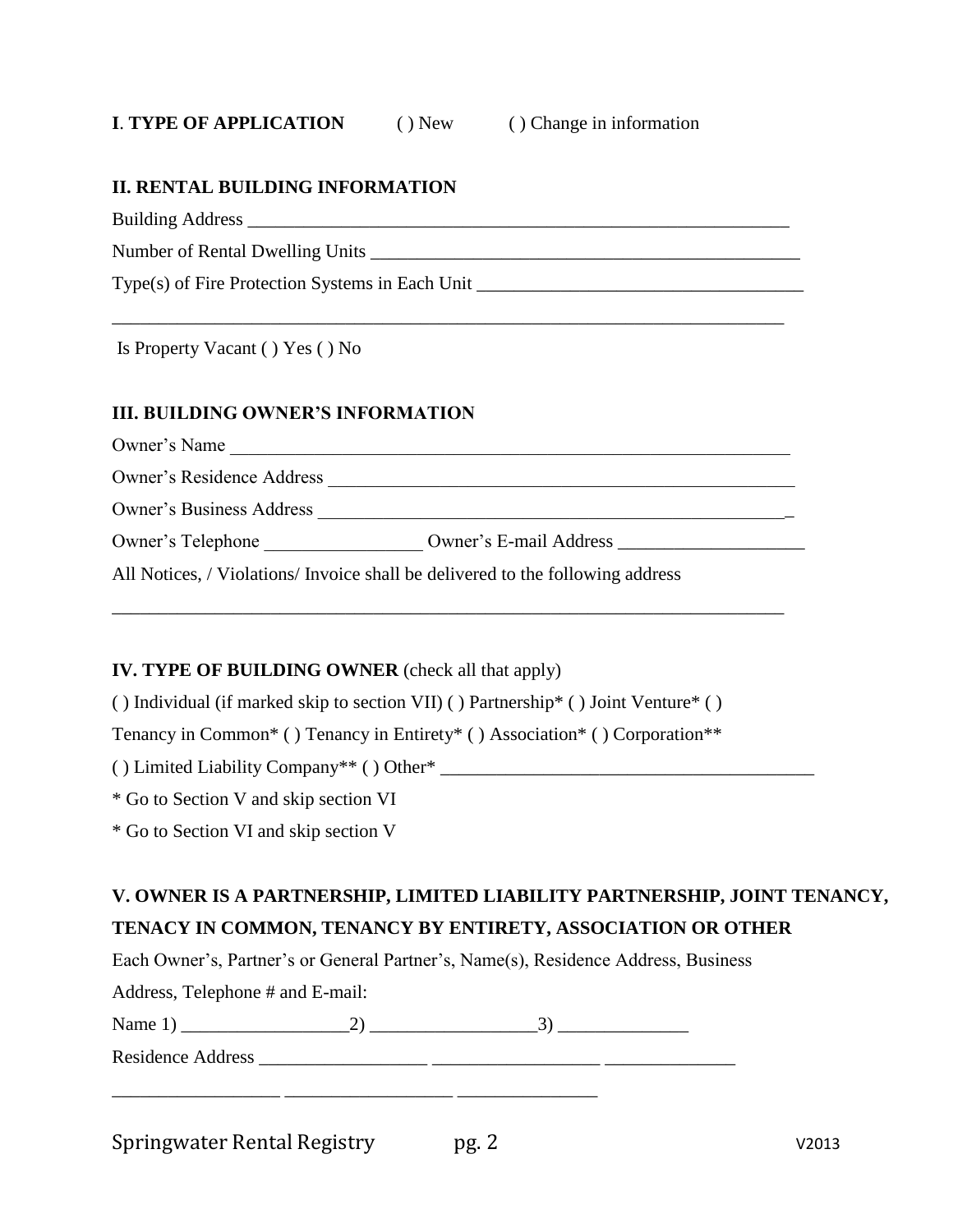| <b>Business Address</b> |  |  |  |
|-------------------------|--|--|--|
|                         |  |  |  |
| Telephone #             |  |  |  |
| E-Mail                  |  |  |  |

### **VI. OWNER IS A CORPERATION OR LIMITED LIABILITY COMPANY**

Principal Place of Business for the Corporation or Limited Liability Company \_\_\_\_\_\_\_\_\_\_\_\_\_

Please provide the Name, Title, and Residence Address of each Officer, Director, and

\_\_\_\_\_\_\_\_\_\_\_\_\_\_\_\_\_\_\_\_\_\_\_\_\_\_\_\_\_\_\_\_\_\_\_\_\_\_\_\_\_\_\_\_\_\_\_\_\_\_\_\_\_\_\_\_\_\_\_\_\_\_\_\_\_\_\_\_\_\_\_\_

Managing Agent of said Corporation, or Liability Company.

Name 1) \_\_\_\_\_\_\_\_\_\_\_\_\_\_\_\_\_ 2) \_\_\_\_\_\_\_\_\_\_\_\_\_\_\_ 3) \_\_\_\_\_\_\_\_\_\_\_\_\_\_\_\_

Title \_\_\_\_\_\_\_\_\_\_\_\_\_\_\_\_\_ \_\_\_\_\_\_\_\_\_\_\_\_\_\_\_ \_\_\_\_\_\_\_\_\_\_\_\_\_\_\_\_ Residence Address \_\_\_\_\_\_\_\_\_\_\_\_\_\_\_\_\_ \_\_\_\_\_\_\_\_\_\_\_\_\_\_\_ \_\_\_\_\_\_\_\_\_\_\_\_\_\_\_\_

 $\frac{1}{2}$  ,  $\frac{1}{2}$  ,  $\frac{1}{2}$  ,  $\frac{1}{2}$  ,  $\frac{1}{2}$  ,  $\frac{1}{2}$  ,  $\frac{1}{2}$ 

#### **VII. OWNER'S AGENT**

*Please note that if the Owner's principal residence, or place of business is not located within Livingston County, New York, or in a town outside of Livingston and adjacent to Springwater or is located within Livingston County but none of the business' officers, directors or members reside in said county, then the Owner(s) must designate a natural person (18) eighteen years of age or older whom resides in Livingston County, New York as his/her agent.*

*I, as owner of the aforesaid building hereby appoint as my Agent:*

| Agents Name                               |        |  |
|-------------------------------------------|--------|--|
| Agent's Principal Residence Address       |        |  |
| <b>Agent's Principal Business Address</b> |        |  |
| Agent's Telephone Number                  | E-Mail |  |

I hereby further authorize the aforesaid Agent to make decisions on my behalf as Owner on issues regarding management and maintenance of my building(s). I further authorize and appoint the aforesaid Agent to accept service of legal process on my behalf as Owner. Moreover all notices may be served or delivered to aforesaid Agent.